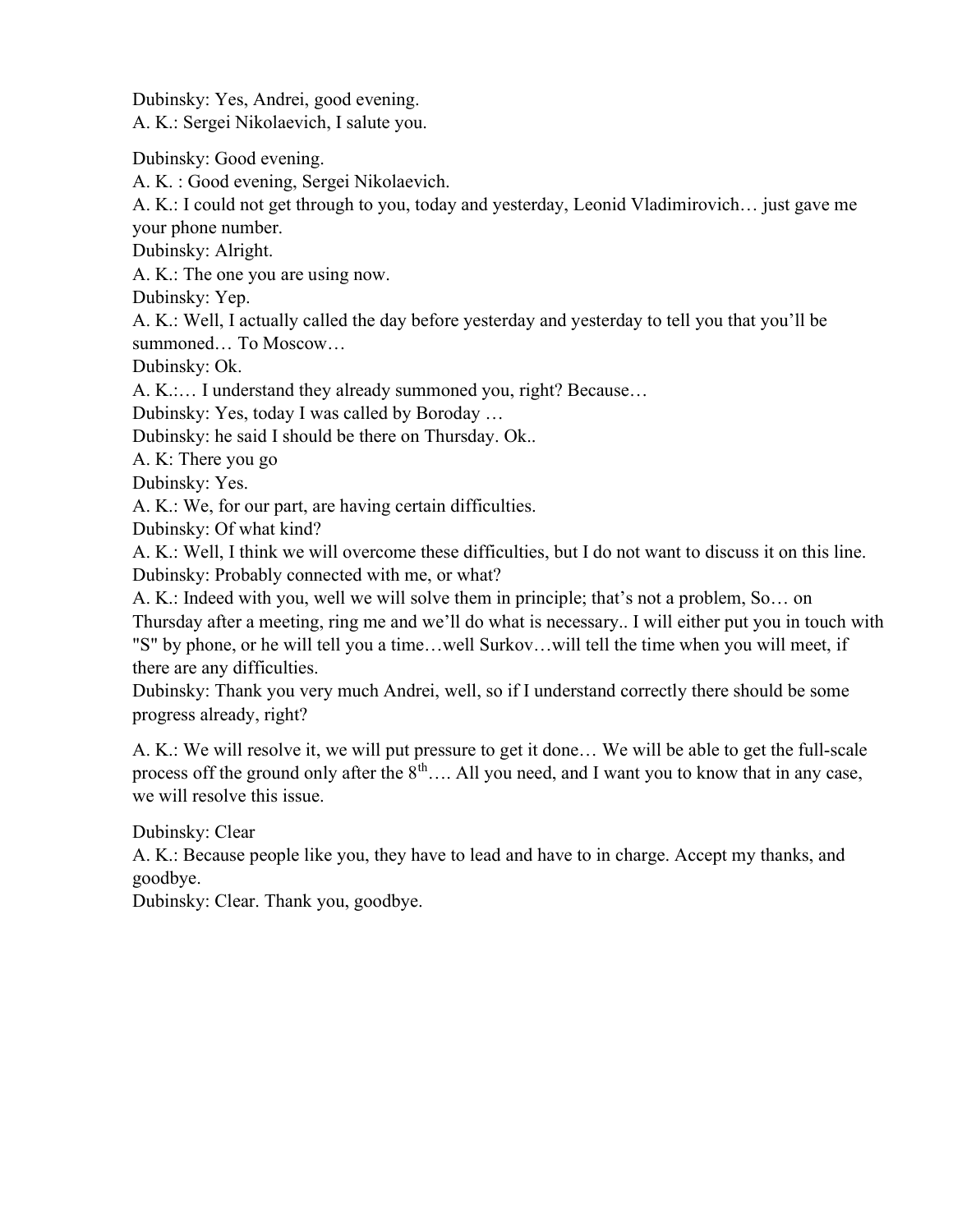Dubinsky: I'm listening, hello.

A. K.: Hello, Sergey Nikolaevich.

Dubinsky: Yes, yes, I'm listening.

A. K.: I just had coffee with Oleg Ivanovich, he sent you his warm regards.

Dubinsky: Thank you, thank you very much.

A. K.: He asked for your status report. Said you should send it via email, I will send you the email address now.

Dubinsky: I'll send the report… what should it be exactly?

A. K.: Well, general data, nothing [too specific], just the basics and all.

Dubinsky: About me? Or my vision about how I would, you know.

A. K.: No, you will present your vision personally later.

Dubinsky: Alright.

A. K.: General information.

Dubinsky: But what type of general information? Date of birth, last name, first name, patronymic, what exactly?

A. K.: Yes, yes, that, plus your ranks and all. And I think Alexander Vasilyevich will ask himself about everything else.

Dubinsky: Got it. Alexander Vasilyevich, who is this? Wait a sec..

## A. K.: That's Bortnikov.

Dubinsky: Ah, I understand, I understand. But, in principle, he should have everything, from Vladimir Ivanovich. Okay I will send it, I will send it, good.

A. K.: Well, Oleg Ivanovich asked me, he remembers by the way, he asked, he asked whether you are in Moscow or not, I said no, you're in the region. He mentioned about your issue that you discussed with him.

Dubinsky: U-huh.

A. K.: About the report, he says, well, general data, I think you can figure out how to do it best.

Dubinsky: Ok, good, I got it, thank you Andrei.

A. K.: Maybe it will be enough for you to send it via SMS, I will have it typed on the computer, I will have my secretary type it.

Dubinsky: Good.

A. K.: This is not a problem, and tomorrow at 10:30 I have an appointment, these are already other people, I will discuss with them.

Dubinsky: Well, Andrei, I'll do it, well, thank you.

A. K.: That's it then, I will have this meeting to discuss things tomorrow morning, talk to you tomorrow.

Dubinsky: I understand, once again.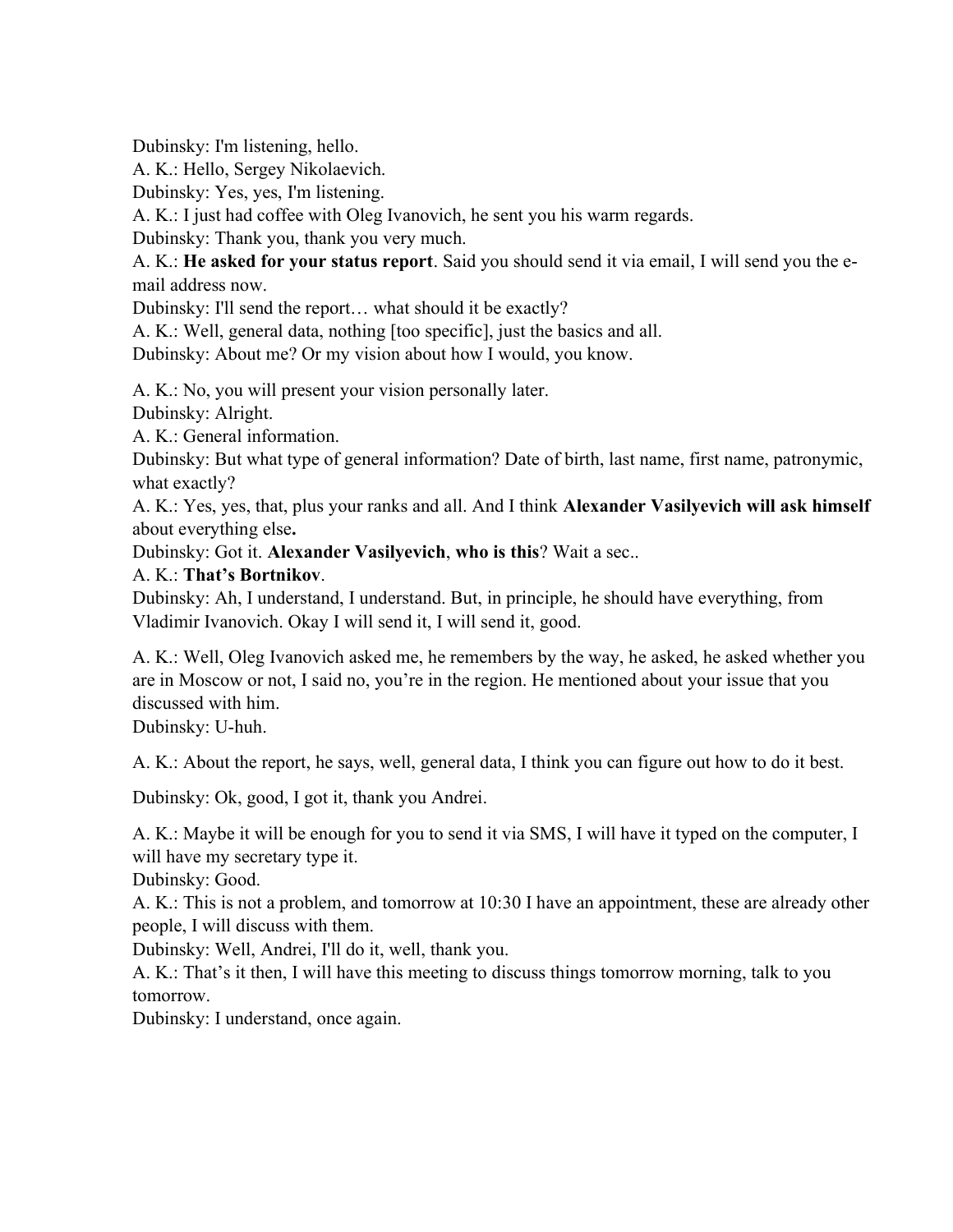Kharchenko: Hello.

A. K.: Good evening.

Kharchenko: What's the news there? Are we working or not working? The boys are already in combat readiness, everyone is waiting.

A. K.: Well then tomorrow morning I will give you instruction regarding the place, about the letter "T"

Kharchenko: About what?

A. K. : About Tashkent, what is the situation?

Kharchenko: He is not in Donetsk.

A. K.:Well, we do not have him here either.

Kharchenko: Well, he must be somewhere, because we had an attempted coup d'etat, an attempt on Zakhar's life after all.

A. K.:Uh-huh.

Kharchenko: That's how it is.

A. K.: Is everything okay?

Kharchenko.:We are fine, we are working on this case now.

A. K.: Got it… I understand that Zakhar knows who to get involved, I mean you.

Kharchenko: Yes.

A. K.:I understand that you are on the same side with him?

Kharchenko.:Well, what else can we do?

A. K.:Well, that's what matters.

Kharchenko: To change the person now… well that will only benefit the other side, there's no other way.

A. K.:Of course, of course. Ok, that's all, goodbye.

Kharchenko: All right, I am reachable, good night.

A. K.: Good night to you, too.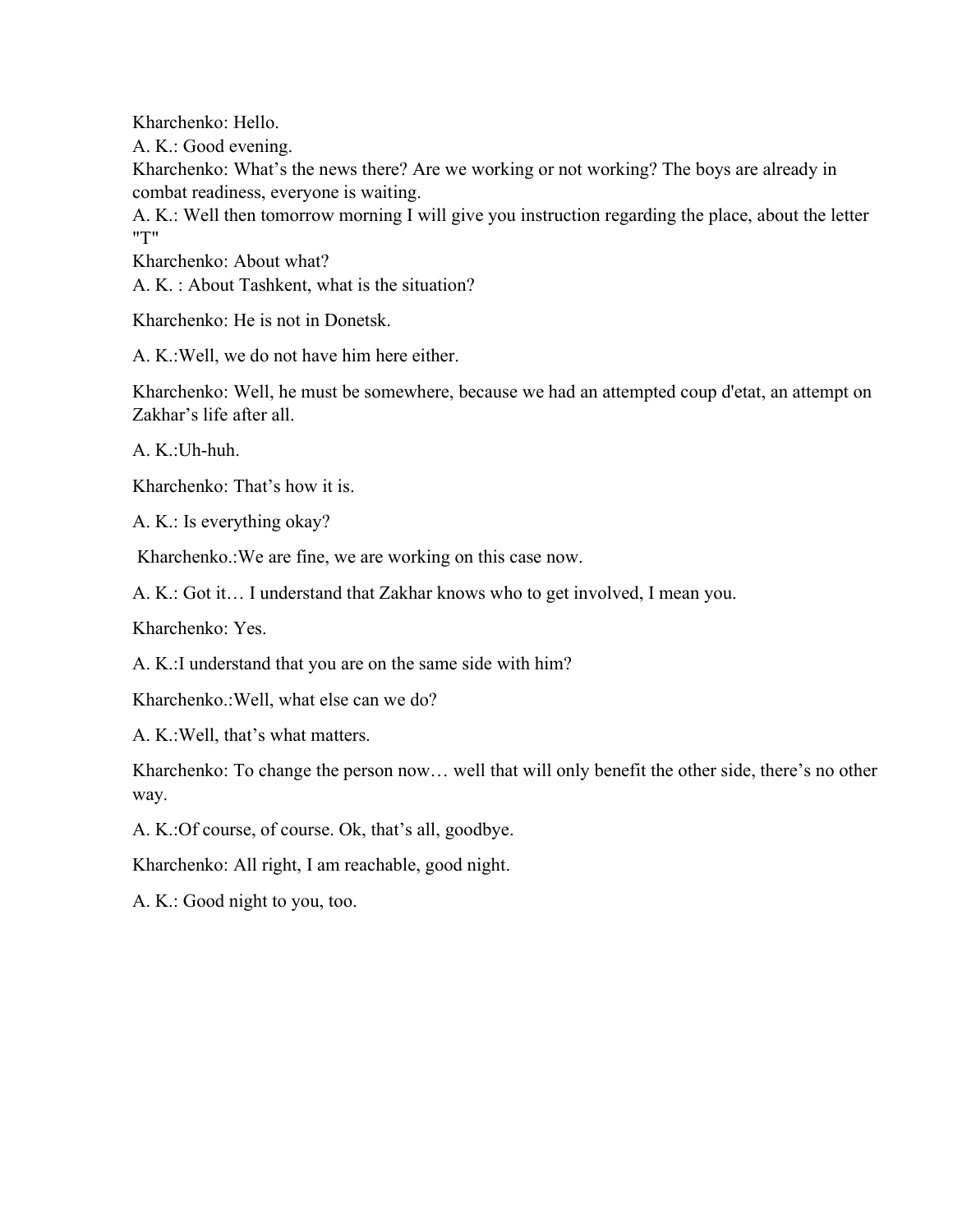V.V. Lunev: Hello, hello

A.K.. : Good day to you.

Vitaliy Valeriyovich Lunev

V.V. Lunev: Good day, Andrei Nikolaevich, there is a situation, look, just got word that it's all under investigation now, and the MGB is conducting investigations, and thus we can not release them, as they were arrested, and all the materials were transferred to the MGB, and they are now with Pinchuk at the MGG.

V.V. Lunev: That's why until they clarify all circumstances… and taxes won't help there…so if he gives his okay, then yes, but if not, we can't do it.

A. K.: And what if people from Shorsa try to influence this situation?

V.V. Lunev: Well, I think so, yes.

A. K.: You understand who I am talking about?

V.V. Lunev: Yes.

A. K.:I mean about my colleagues who are there, do you understand?

V.V. Lunev: Yes.

A. K.: They can influence,.. They are at Pinchuk's office, right?

V.V. Lunev: Yes, yes.

A. K.: Good, I got it then, we will settle things, thanks and talk soon.

V.V. Lunev: Bye-bye.

A.K.. : Thank you.

-------------

Kharchenko: Yes, hello.

A.K.. : Is it a good time to speak?

Kharchenko: Yes, it's okay.

A. K.: In a word, so that I understand for myself, you will talk to Zakharchenko on this topic tomorrow, correct?

 Kharchenko .YES, Tomorrow Nikolaivych will personally discuss this topic, and talk about it, as Tashkent avoids this topic, and says he can not do anything, because, he says, it is a personal topic, under Zakhar's control.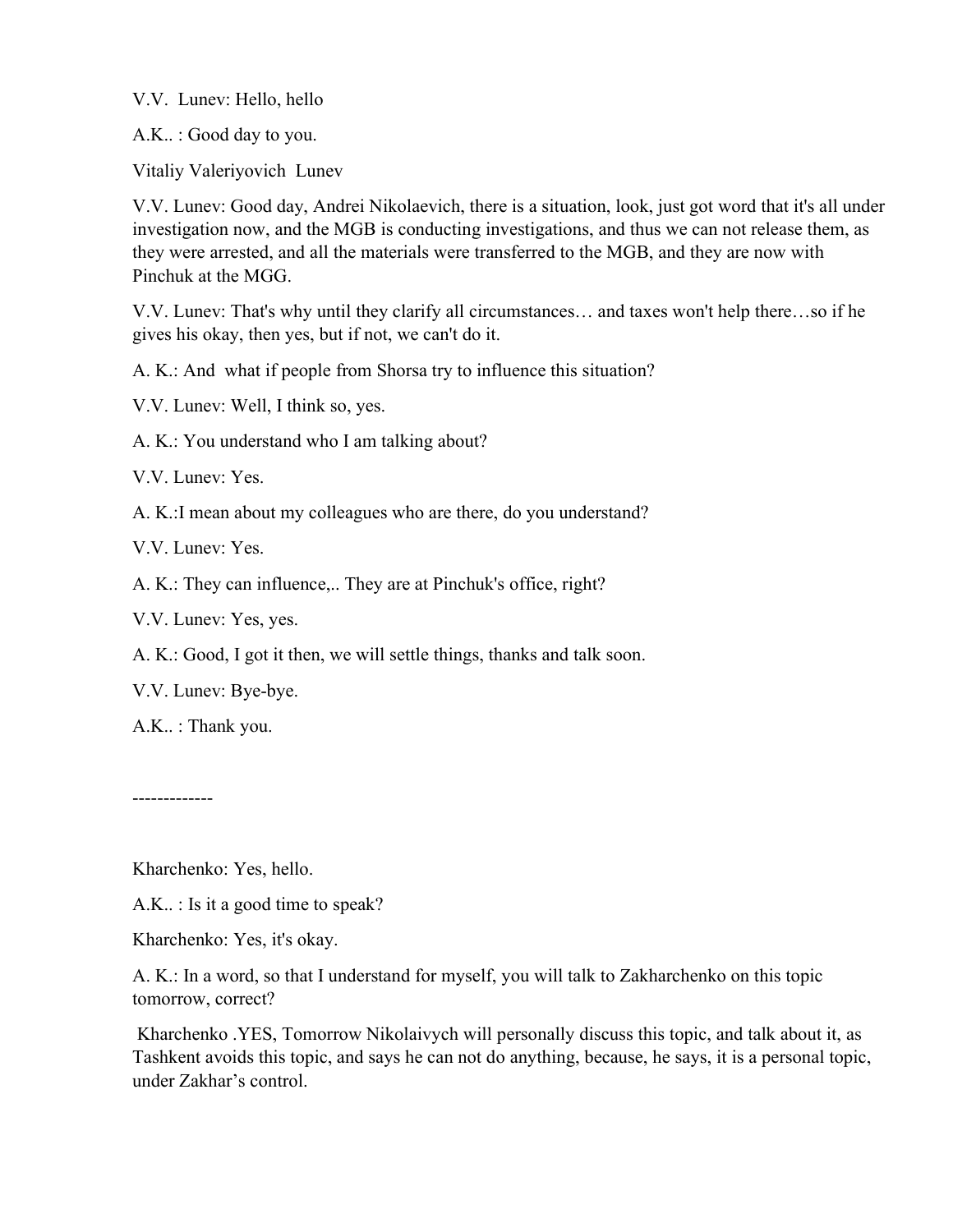A. K.: I haven't seen Surkov on your topic yet, we moved the meeting to the 7th, pushed it forward again. They told me about Nikolayevich specifically, I said this back during our meeting. Now the situation is frozen for everyone, absolutely for everyone. Who's talking there, I can hear Dima Avtonomov?

A. K.: I had a discussion at Lubyanka. They're totally delirious.. Well, anyway, Leonid Vladimirovich, it's not to be discussed over the phone, because neither your connection, nor my connection is, you know its equivalent to us...

Kharchenko: Yes I get that.

A. K.: ...and not only in one direction, but in two directions...

Kharchenko: I will try to be in Moscow after New Year.

A. K.: The only thing is that on the 7th I will have a meeting with the one I told you.

Kharchenko.:Yep.

A. K.: And we will discuss all the questions, all the details. Where will you be on New Year's Eve? In the region?

Kharchenko.: Yes, I'll be in the region, I'll be here, because we can't go away, we're in fighting readiness, because we have intelligence that the Ukrops will go on the offensive for New Year. On our part, whatever we can do, we do, you know...

A. K.:Uh-huh.

Kharchenko: We need people in Moscow to move a little bit, if they want ... we never refuse anything, as you well know, we do everything that …is needed.

A. K.: I will meet with "S" on the 7th, I will call you on the 7th in the evening and try to make sure that you get ...

Kharchenko: In fact, if you need to make an appointment, at least we can meet in Moscow...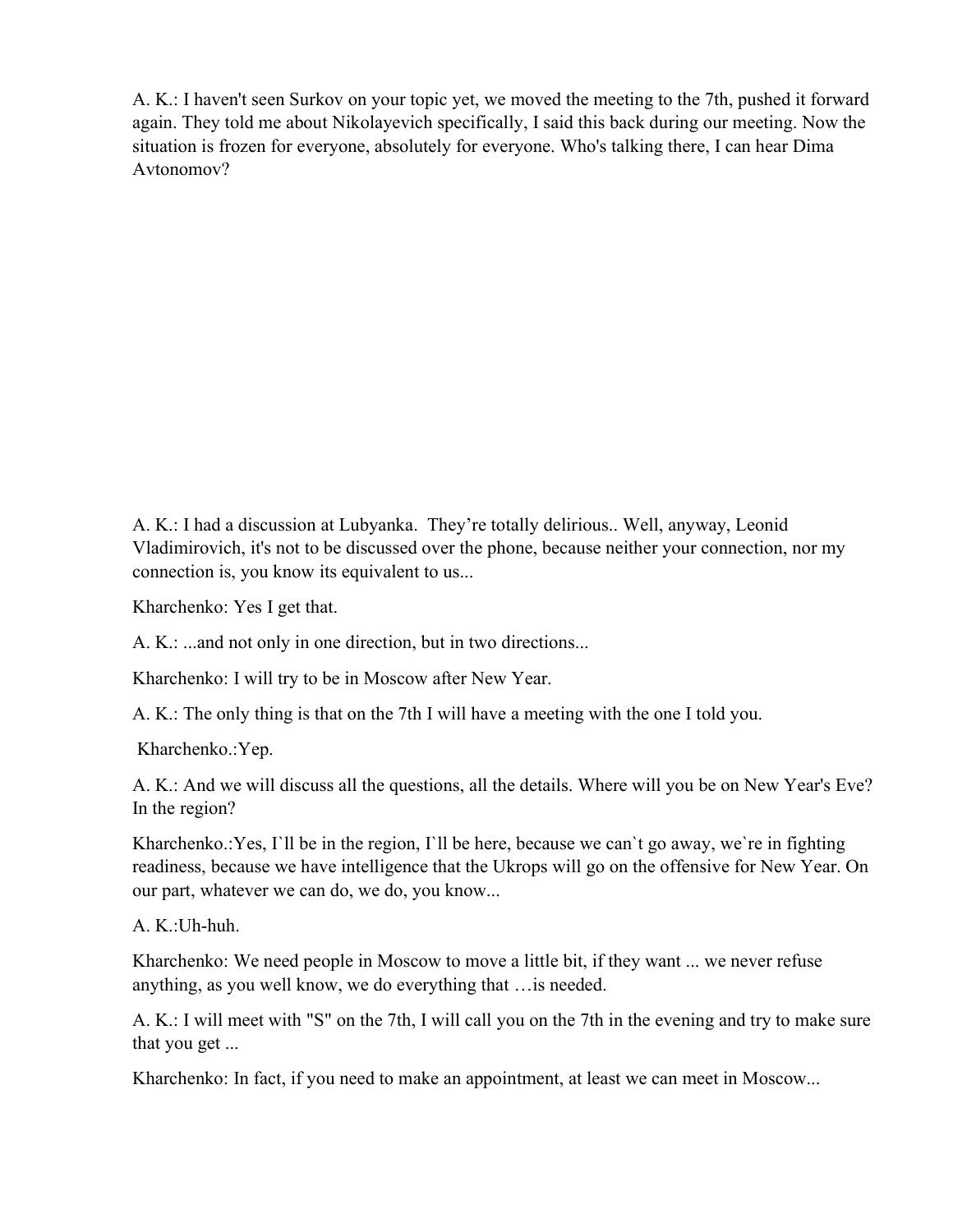A. N. K. : I think at first, I think you will meet with the official first, I will try to arrange the meeting, first you, and then we will discuss how Nikolaevich will meet.

Kharchenko: Okay.

A. K.: Because they may not want to meet directly with Nikolaivch, considering the common position.

Kharchenko.: Well, you know this position, if there is something to be done, from a financial...

A. K.:No, no...

Kharchenko: Do understand, Andrey, as far as I know, everyone takes money to them.

A. K.: Come on, no.

Kharchenko: Okay, it's not a conversation for the phone... When we meet in person...

A. K.: Not over the phone and it's not like that, it's not that absolutely, well, not in this matter, right now no one, no one more or less serious in Russia... does not have such contacts with anyone, absolutely.

Kharchenko : U-huh, I understand.

A. K.: It would be great to agree with "S" that have everyone is playing the same game today. It would be ideal for everybody. This blanket-pulling, to the left, to the right, it will not lead to a good thing.

Kharchenko : That's right, that's a total madhouse

A.K.: Like for example in Ukraine, when they pulled the blanket to the left, to the right and you see what they got in the end. Then there will be order in the republic, they will establish this whole system without problems.

Kharchenko L.V.: It is easier for us to enforce it on the ground...both there and there...

A.K..: It would be desirable to have a normal relationship, so that you have a normal relationship with Zakharchenko...

Kharchenko : Well, that's understandable.

A.K..: ...and with Tashkent.. so as for all to play in the same direction... All good then, we stay in touch, before the New Year, with God's help, let us talk more. Godspeed! Kharchenko L.V.: Godspeed! A. K.: Happy holidays.

Kharchenko : Happy to you too. A.K.: Goodbye.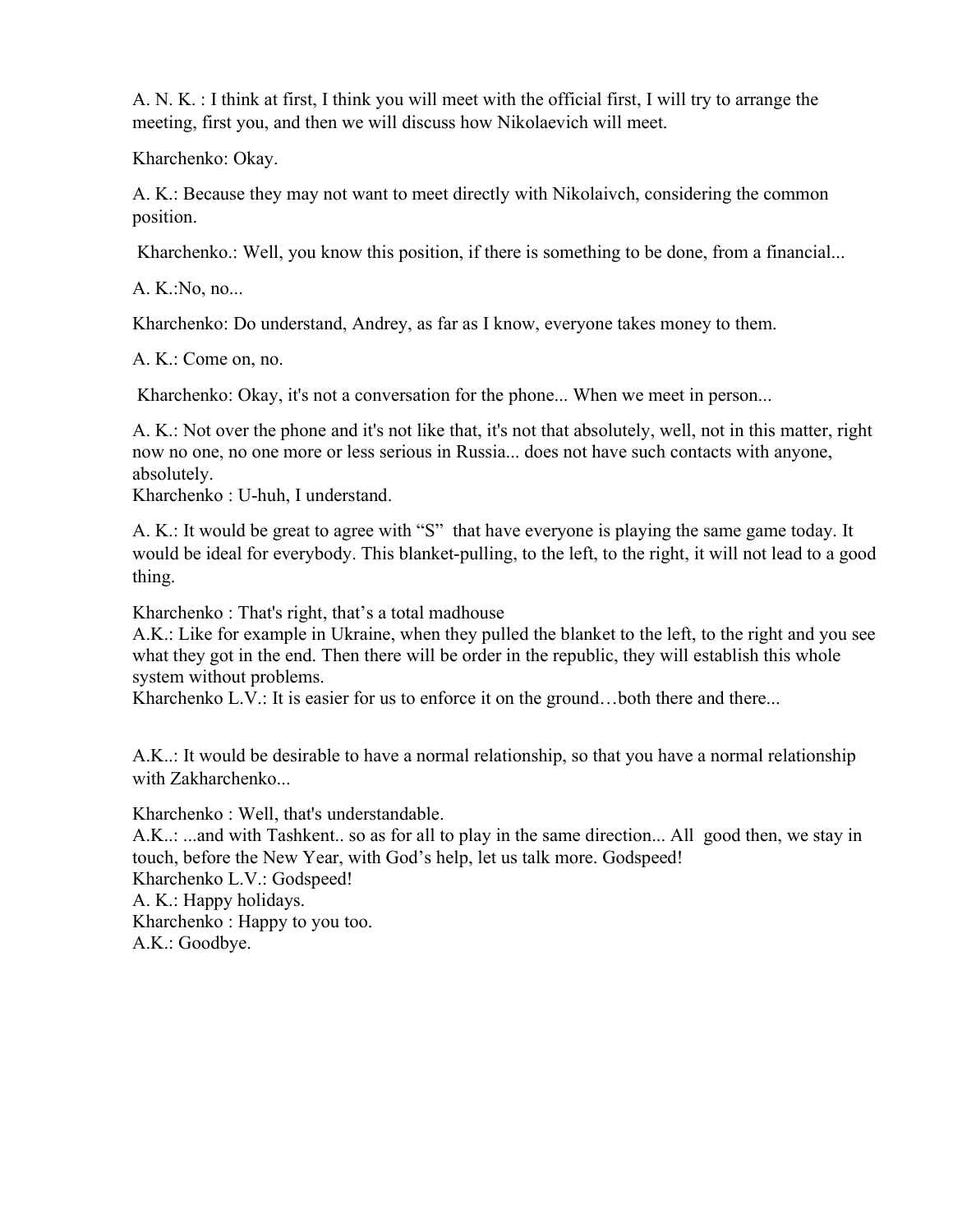Dubinskiy.: Yes, Andrey, I'm listening to you.

A.K.. : Hello, Sergei Nikolaevich, I just talked with Oleg Ivanovich and another person... Dubinsky.:OK.

A.K..:They ask, where exactly did they summon you to on Thursday?

Dubinskiy.: I... I just got a call today and was told to be there on Thursday morning, and that I would be definitely seen on Thursday or Friday morning, so they said.

A.K..: To Surkov's place, right?

Dubinsky.: No, to the other person, who... not to Surkov. The other one..

A.K..: Tell me to which sector. What is the place? We just need to understand who, well, because people requested… we addressed two channels, we need to understand which of these people will organize this meeting.

Dubinskiy.: Boroday called me, and as far as I understood the situation.. it is to Vladimir Ivanovich… the one who is at ...Lubyanka.

A.M. Kunavyn: Got it, I got it all, thank you very much!

Dubinskiy.: All right, goodbye.

------

Dubinskiy.: Yes, hello.

A.K..: Hello. Good evening... Good night. Yes, I just got out of the meeting. Couldn't speak earlier. You... you didn't finish what you were saying. We talked about what the director signed.

S.M Dubinskiy.: Yes, the director signed the order. A report was brought there. The head of the second department - Sedov signed an order for the release and so on... He gave instructions to the various services, who should do what. And I was told that on Tuesday, they will go also… and something must still be done at DOI.. I just didn't comprehend, there was an order from comrade "S" after all, what the heck is the role of DOI, I don't get it. Well, the fact is... they said they'd try to do it all in a few days. The point is that the director signed off on the report of the head of the second service, agreed to it that I come in. Now, there's no point in people lying to me there, a real general from the second service.

Andrey K..: So, what did he sign off on, I can't get it?

Dubinsky.: Well, something there… to the deputy Smirnov, instructions what to ensure there, to eliminate it, to clean it all up there - a flag, so... and something, I still don't understand, they have to coordinate something with DOI there, for me it's not clear, it will be clear on Tuesday.

A. K.: I think in any case, if this is the format, you will be summoned further and will communicate with them, either directly there or across the street.

Dubinskiy.:Well, let's see. You were promised you'd be told something there on Tuesday, right? A.K..:Yes, of course.